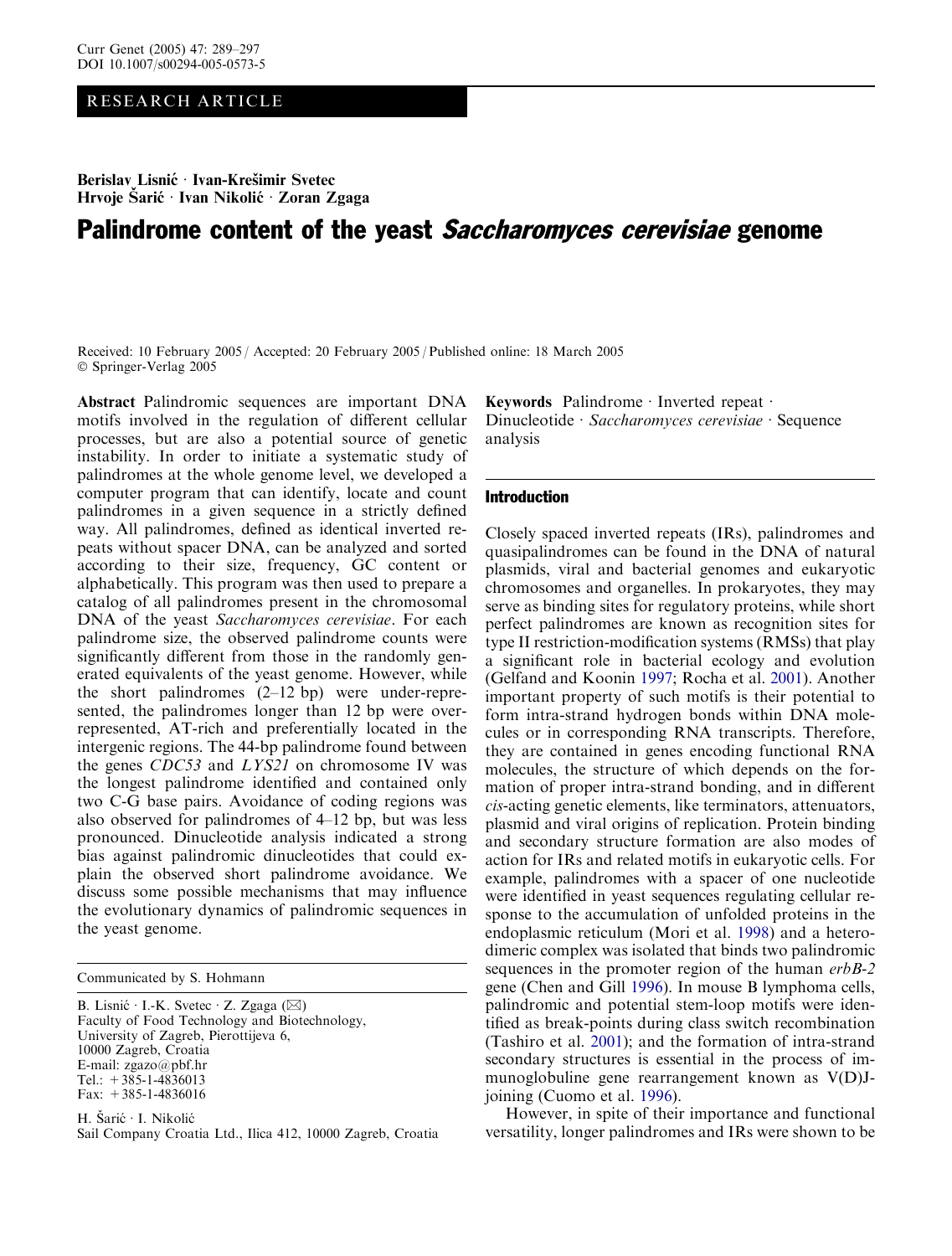290

very unstable in different organisms, from bacteria to mammalian cells. The recombinogenicity of such motifs is attributed to their potential to form secondary structures known as hairpins and cruciforms and the molecular models proposed to explain palindrome-induced genomic instability can be divided into two classes: first, based on template switching or slippage of the DNA polymerase during replication of DNA adopting secondary structures and, second, requiring an enzymatic activity that transforms cruciforms and hairpins to recombinogenic lesions, like double-strand breaks (DSBs; Leach [1994\)](#page-8-0). Both types of models are supported by experimental data; and several human genetic disorders can be explained either by errors occurring during the replication of palindromic and quasipalindromic sequences (Bissler [1998;](#page-8-0) Gordenin and Resnick [1998\)](#page-8-0) or by IR-induced illegitimate end-joining (Repping et al. [2002\)](#page-8-0).

Given the importance of palindromic sequences in the regulation of different cellular processes on the one side and their influence on genetic stability on the other side, an analysis of the incidence of palindromes at the genomic level seems particularly interesting. LeBlanc et al. ([2000\)](#page-8-0) prepared a catalog of palindromes of 4–60 bp present on chromosomes III and X of the nematode Caenorhabditis elegans. Palindromes were classified as AT-rich, non-AT-rich or GC-rich and this analysis indicated that the long, AT-rich palindromes are much more frequent in the actual chromosomes than in the randomly generated sequences. The IRs separated by a single base pair were also included in their study and such ''odd palindromes'' were more frequent than perfect IRs without a spacer. Avoidance of short palindromic sequences was observed in the genomes of some bacteriophages (Sharp [1986\)](#page-8-0), but also in the genomes of their bacterial hosts (Karlin et al. [1997;](#page-8-0) Gelfand and Koonin [1997](#page-8-0); Rocha et al. [2001](#page-8-0)). The highest bias was frequently observed for the recognition sites of the type II restriction enzymes, supporting the view that RMSs influence genome evolution in prokaryotes. Consistent with this hypothesis, Fuglsang ([2004](#page-8-0)) demonstrated that the succession of codons disfavoring palindrome formation is more pronounced for the bacterial species that have RMSs. In order to initiate a systematic study of palindromes present in different genomes, we decided first to develop a computer program that can score and count all palindromes present in a given sequence in a strictly defined way. This program was then used to analyze the palindrome content of the entire genome of the yeast Saccharomyces cerevisiae and the results of this analysis clearly indicate that the palindromic sequences conform to the specific rules of evolutionary dynamics.

#### Materials and methods

#### DNA sequences

The DNA sequence files for all yeast chromosomes (NC\_001133.4, NC\_001134.5, NC\_001135.6, NC\_ 001136.5, NC\_001137.2, NC\_001138.4, NC\_001139.4, NC\_001140.3, NC\_001141.1, NC\_001142.5, NC 001143.4, NC\_001144.3, NC\_001145.2, NC\_001146.2, NC\_001147.4, NC\_001148.2) were downloaded from the NCBI (ftp://ftp.ncbi.nih.gov/genomes/Saccharomyces\_cerevisiae/) on 3 April, 2004. The total length of downloaded yeast genomic DNA sequences (excluding mitochondrial DNA) was 12,070,766 bp.

The file containing the coding regions of the entire yeast genome (that is, ORF coding sequences only, without 5'UTR, 3'UTR, intron sequences, or bases not translated due to translational frameshifting) was downloaded on 12 July, 2004 from the SGD (ftp:// genome-ftp.stanford. edu/pub/yeast/data\_download/sequence/genomic\_sequence/orf\_dna/orf\_coding.fasta.gz). This file includes all ORFs except dubious ORFs, and prior to examination of the palindrome and dinucleotide content in the coding regions, the sequences of mitochondrial DNA were removed from the file. The total length of the coding DNA sequences in this shortened file was 8,755,368 bp.

Ten random genomes (12,070,766 bp each) were generated with respect to the frequency of the four bases present in the yeast genome  $(A=30.90\%, C=19.17\%,$  $G=19.13\%, T=30.81\%$ , so that the average proportions of the bases in the random genomes were:  $A=30.90\pm0.01\%$ ,  $C=19.18\pm0.01\%$ ,  $G=19.13\pm$ 0.01% and  $T = 30.81 \pm 0.01\%$ .

Palindrome count

The Spinnaker program described in this work is available upon request.

#### Statistics

The numbers of dinucleotides and palindromes determined in the chromosomal DNA were called the observed numbers, while the numbers of dinucleotides and palindromes determined in the random genomes were called the expected numbers. To test whether the medians of the expected numbers of palindromes and dinucleotides differed significantly from the observed numbers, we employed the Wilcoxon signed rank test with a confidence interval of 99%, using MINITAB ver. 14.1.

## **Results**

## Palindrome scoring

Systematic study of palindromic sequences requires convenient software that will recognize and map all palindromes in a predetermined size-range at the genomic level. This is not a trivial problem, since individual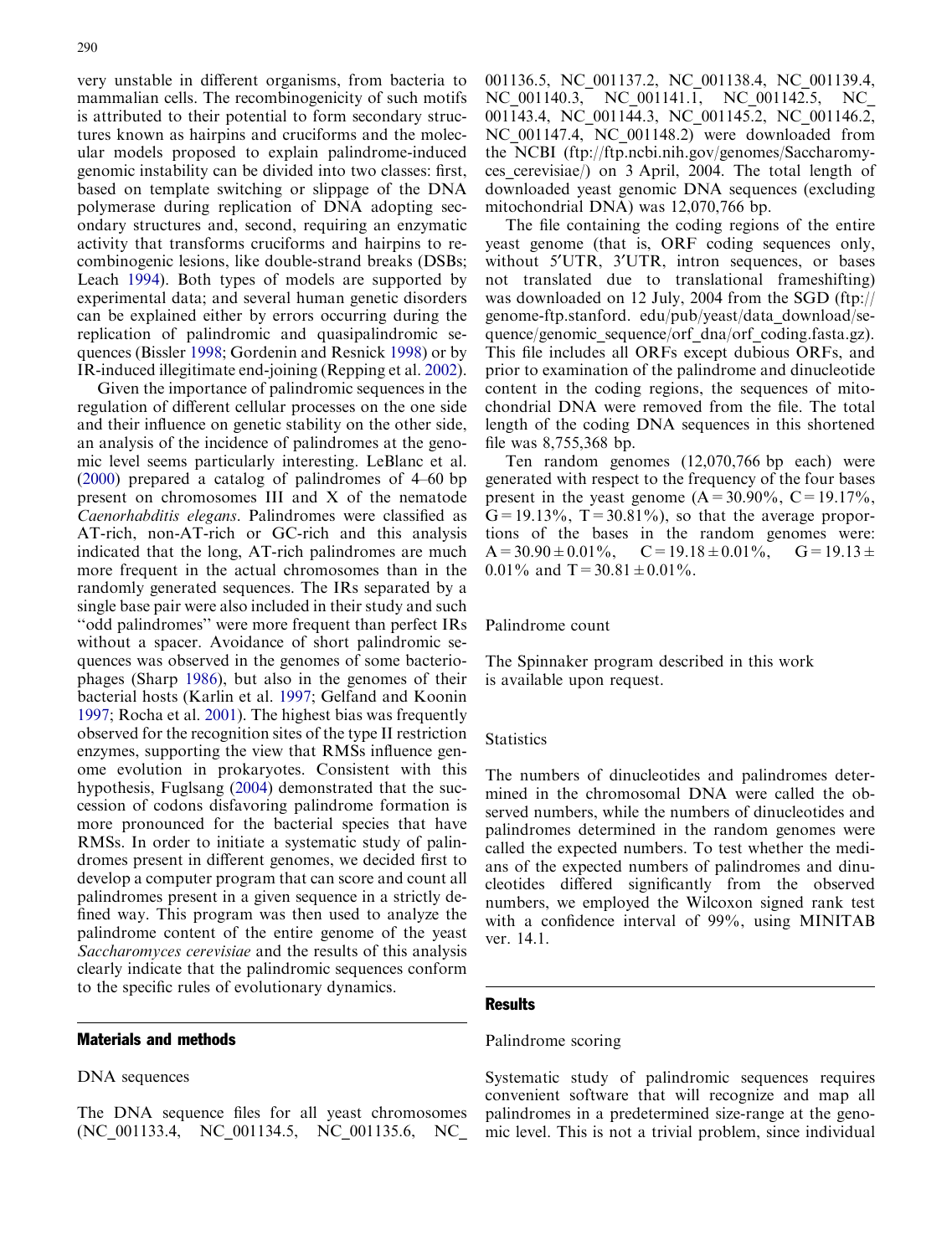<span id="page-2-0"></span>palindromes found within a given sequence can be scored in different ways. First, we may decide to score as individual palindromes only those palindromes that do not share common base pairs, but this approach can result in an underestimation of the actual number of palindromes, since some palindromes may remain undetected and different results can be obtained for the same sequence (compare Fig. 1a,b). Therefore, we decided to count also the palindromes that do share common base pairs and in this case we have the possibility either to score only the longest palindromes that may overlap, or to include also the shorter palindromes embedded within longer palindromes. There are two classes of such palindromes, those sharing the same center of symmetry (nested) and those having a different center of symmetry. This is shown in Fig. 1c, where all palindromes present in the test sequence are indicated, including both nested and non-nested palindromes entirely contained within longer palindromes. Embedded palindromes are omitted in Fig. 1d, while Fig. 1e pre-



Fig. 1 Palindrome scoring. Different numbers of palindromes can be counted in the same sequence depending on the scoring criterion. a, b Non-overlapping palindromes do not share common base pairs. c Embedded palindromes include both non-overlapping and palindromes that share common base pairs as well as all shorter palindromes contained within a longer palindrome. d Overlapping palindromes include both non-overlapping and palindromes that share common base pairs but not shorter palindromes contained within a longer palindrome. e Embedded palindromes with nested palindromes excluded

sents a combination of these two modes of palindrome scoring where only non-nested embedded palindromes are presented.

Our computer program, named Spinnaker, was designed to score palindromes as indicated in Fig. 1c–e. Let us define first the frame as an array of nucleotides of even length. The location of the frame within a given DNA sequence is identified by position of its left boundary (L) and by its length. The maximum length of the frame  $(p)$  is propounded as a search parameter that corresponds to the length of the potentially largest palindrome. The position of the right boundary of the frame is given by  $R = L + p - 1$ . Additionally, we define  $P_1$  as the right boundary of the last previously found palindrome. In the beginning, we set  $L=0$  and  $P_1=0$ . The algorithm for the search for overlapping palindromes can be described recursively as follows. Step 1: we set the frame size to  $p$  and move it one position to the right ( $L: = L + 1$ ). Step 2: within the frame, we check for complementarity in the Lth and Rth base pair, then the  $(L + 1)$ th and the  $(R - 1)$ th base pair and so on. If it is found that all base pairs are complementary, the frame is defined as a palindrome and its properties, including  $P_1$ , are recorded. However, if there is at least one noncomplemantary base pair and if the current size of the frame is  $>2$  and  $R > P_1$ , we reduce the frame size by decreasing the position of its right boundary by two and then repeat step 2. Otherwise, we repeat step 1. The search for embedded palindromes (with or without unique symmetry axis) follows the same general procedure, ignoring the  $P_1$  parameter and introducing a few additional internal structures needed for the affiliation of a palindrome to a given category.

The maximal size of a palindrome can be set to 500 nt and the results of sequence analysis can be sorted by size or frequency, alphabetically, or by GC content (percentage or absolute number of GC base pairs). Additionally, Spinnaker can graphically display the distribution of palindromes, where the analyzed sequence is presented as a horizontal line and palindromes of a given size as vertical lines. The results of a search can be saved as two separate files, one that includes the number and exact chromosomal locations of all palindromes and the other that includes the summarized results of a search. The program is user-friendly and works under Windows.

We compared Spinnaker with two programs designed for the identification of IRs: Reputer (Kurtz and Schleiermacher [1999](#page-8-0)) and Palindrome (Rice et al. [2000\)](#page-8-0). Both programs recognize palindromic sequences, as shown in Fig. 1e, so that some of the palindromes contained within a longer palindrome remain undetected. For example, they detected only three 6-nt palindromes in the test sequence presented in Fig. 1, while Spinnaker recorded six such palindromes when embedded palindromes were counted. Reputer also recorded some non-palindromic sequences, so that 29 instead of 16 palindromic dinucleotides were found in our test se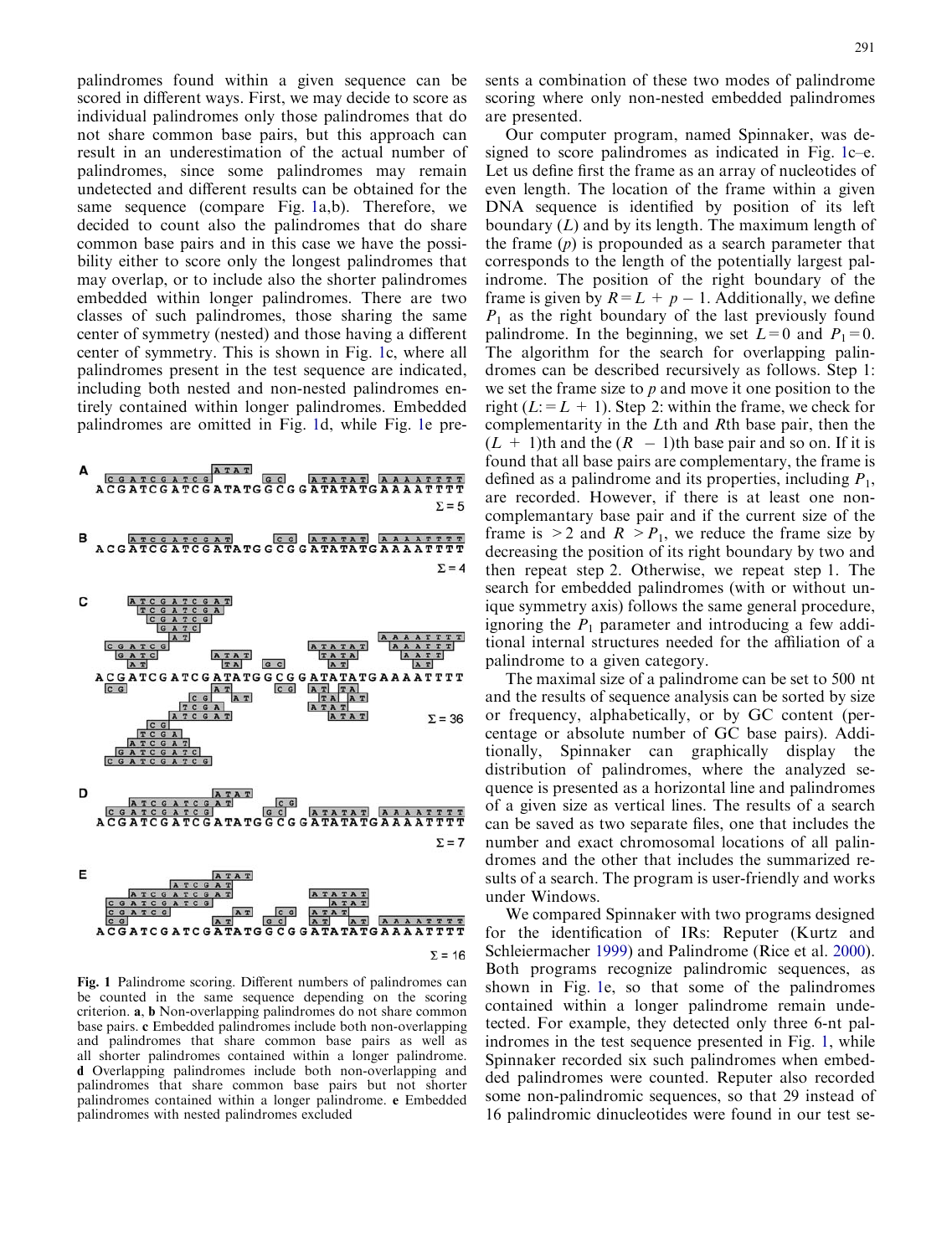$(P=0.006)$ 

<span id="page-3-0"></span>

| <b>Table 1</b> Comparison of the<br>numbers of palindromes in the<br>yeast genome and in random<br>genomes                                  | Palindrome size | Overlapping palindromes |                                | Embedded palindromes |                                |
|---------------------------------------------------------------------------------------------------------------------------------------------|-----------------|-------------------------|--------------------------------|----------------------|--------------------------------|
|                                                                                                                                             |                 | Yeast<br>genome         | Random<br>genomes <sup>a</sup> | Yeast<br>genome      | Random<br>genomes <sup>a</sup> |
|                                                                                                                                             |                 | $1,732,917^b$           | 1,904,950.4                    | $2,770,675^{\rm b}$  | 3,183,592.3                    |
|                                                                                                                                             |                 | $479,972^b$             | 580,521.2                      | $705,275^{\rm b}$    | 839,462.8                      |
|                                                                                                                                             | 6               | $133,411^b$             | 159,564.1                      | $194,874^b$          | 221,347.3                      |
|                                                                                                                                             | 8               | $38,234^{\rm b}$        | 42,738.6                       | $57,086^{\rm b}$     | 58,424.4                       |
|                                                                                                                                             | 10              | $10,246^{\rm b}$        | 11,256.8                       | $17,514^{\circ}$     | 15,382.8                       |
|                                                                                                                                             | 12              | $2,809^{\rm b}$         | 2,995.9                        | $6,495^{\circ}$      | 4,095.1                        |
|                                                                                                                                             | 14              | 939 <sup>c</sup>        | 807                            | $3.159^{\circ}$      | 1,096.3                        |
|                                                                                                                                             | 16              | $282^{\circ}$           | 212                            | $1,813^{\circ}$      | 289.1                          |
|                                                                                                                                             | 18              | 96 <sup>c</sup>         | 55.2                           | $1,207^{\circ}$      | 77.1                           |
|                                                                                                                                             | 20              | $59^{\circ}$            | 16.9                           | $857^{\circ}$        | 21.9                           |
|                                                                                                                                             | 22              | $65^{\circ}$            | 3.8                            | 606 <sup>c</sup>     | 5.0                            |
|                                                                                                                                             | 24              | $24^{\circ}$            | 1.2                            | $413^{\circ}$        | 1.2                            |
|                                                                                                                                             | 26              | 29 <sup>c</sup>         |                                | $289^{\circ}$        |                                |
| random genomes<br><sup>b</sup> Under-represented palin-<br>dromes ( $P = 0.006$ ), also repre-<br><sup>c</sup> Over-represented palindromes | 28              | $17^{\circ}$            |                                | $194^{\circ}$        |                                |
|                                                                                                                                             | 30              | $9^{\circ}$             |                                | $125^{\circ}$        |                                |
| <sup>a</sup> The average number from ten                                                                                                    | 32              | 9 <sup>c</sup>          |                                | 80 <sup>c</sup>      |                                |
|                                                                                                                                             | 34              | $8^{\rm c}$             |                                | 49 <sup>c</sup>      |                                |
|                                                                                                                                             | 36              | $4^\mathrm{c}$          |                                | $25^{\circ}$         |                                |
|                                                                                                                                             | 38              | $3^{\circ}$             |                                | $13^{\circ}$         |                                |
| sented in <i>italics</i>                                                                                                                    | 40              | $3^{\circ}$             |                                | 6 <sup>c</sup>       |                                |
|                                                                                                                                             | 42              | $2^{\rm c}$             |                                | $3^{\rm c}$          |                                |
| $(P = 0.006)$                                                                                                                               | 44              | $1^{\circ}$             | 0                              | $1^{\circ}$          |                                |

[quence; and the minimal palindrome size for Palindrome](#page-2-0) [is 4 nt.](#page-2-0)

## Palindromic sequences in the yeast genome

We initiated our study of yeast palindromic sequences by identifying all palindromes present in individual chromosomes (data not shown). We did not observe any particular pattern in the distribution of palindromic sequences along different chromosomes, although this feature was beyond the scope of this study and was not systematically analyzed. The complete catalog of palindromes present in all yeast chromosomes, determined both as overlapped and embedded palindrome counts, is presented in Table 1. As expected, a sharp size-dependent decrease in the numbers of palindromes was observed, but only for shorter palindromes. For example, the number of palindromes containing 22 bp was 65, while the number of 20-bp palindromes was 59. Similarly, there were more 26-bp than 24-bp palindromes identified. The palindrome content determined in the ten randomly generated genomes is also included in Table 1 and can be compared with the palindrome content of the actual genome. For each palindrome size, the values observed in the yeast genome were significantly different from those obtained in artificial genomes ( $P=0.006$ ). However, palindromes up to 12 bp were under-represented, while longer palindromes were over-represented. The longest palindromes found in ten randomly generated sequences contained 24 bp, while 85 palindromes longer than 24 bp were found in the yeast genome. Similar results were obtained when embedded palindromes were included in the palindrome count, but here even the 10-bp palindromes were over-represented. This is not unexpected, since in this case, all the 10-bp palindromes present in longer palindromes were also added to the sum. It is important to note that, even when embedded palindromes were counted, palindromes shorter than 10 bp were under-represented in comparison with randomly generated genomes.

## Long palindromes are AT-rich and are placed in intergenic regions

Each palindrome identified by our program can be located on the physical map of the yeast genome (http:// www.yeastgenome.org), as shown for the six longest palindromes found in the yeast chromosomal DNA (Fig. [2\). They were all placed in intergenic regions and](#page-4-0) [were AT-rich, so we decided to analyze these features](#page-4-0) more systematically. We calculated the  $A+T$  content for [all palindromes found in the yeast genome and for the](#page-4-0) [palindromes detected in ten randomly generated se](#page-4-0)quences. The  $A+T$  content of palindromes found in [artificial sequences was around 70%, while slightly lower](#page-4-0) [values were observed in genomic palindromes up to](#page-4-0) 12 nt (Fig. 3). However, a high increase in  $A+T$  content [was observed with longer palindromes that were almost](#page-4-0) [exclusively composed of A-T base pairs \(Fig.](#page-4-0) 2). The [remarkable exception was the presence of a GC-rich](#page-4-0)  $(52.4\%)$  42-nt palindrome found between the *RFX1* gene [and YLR177W on chromosome XII \(Fig.](#page-4-0) 2).

In order to find out the position of palindromic sequences with respect to annotated coding regions, we determined the proportion of palindromes that were placed in intergenic (non-coding) regions. The sequence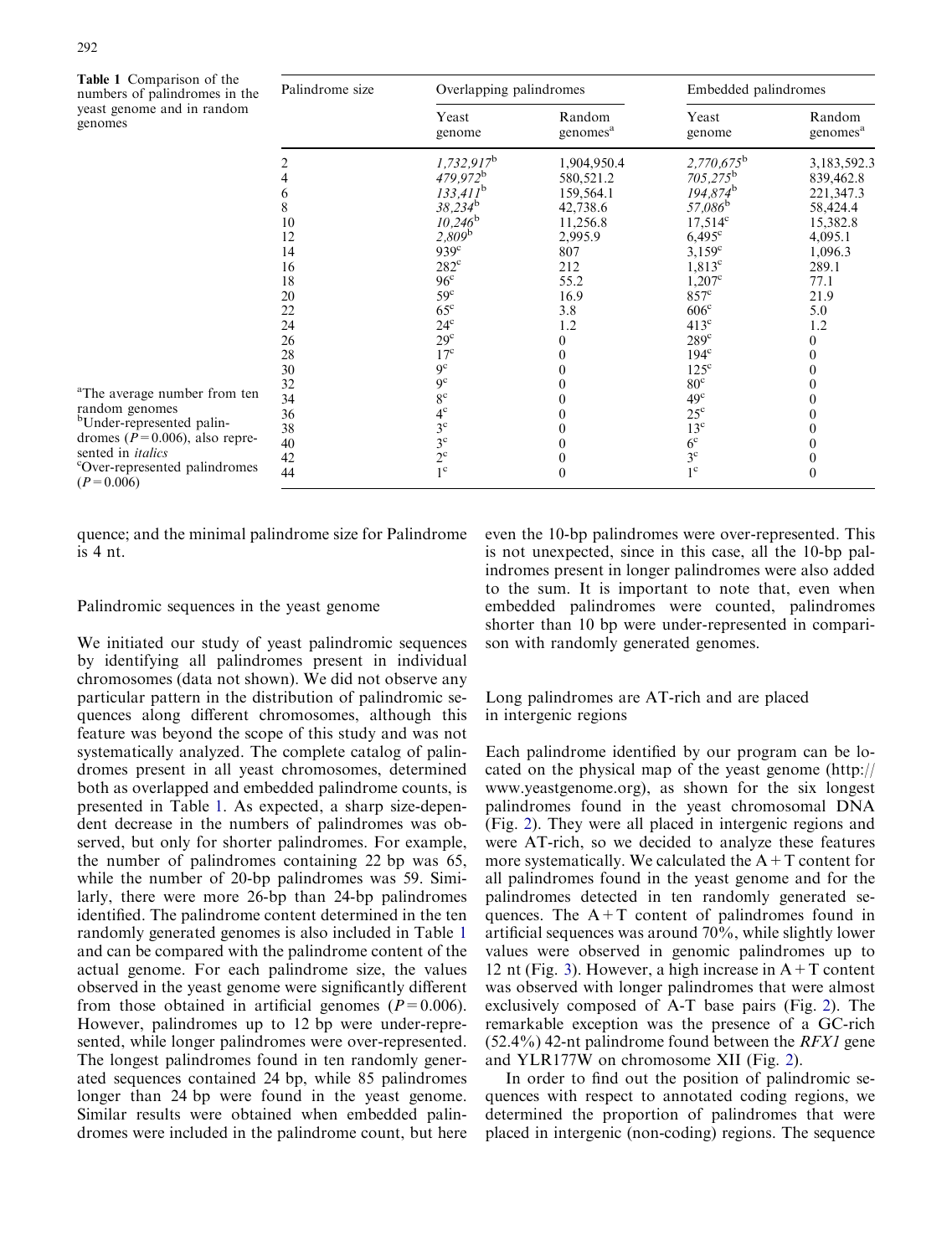<span id="page-4-0"></span>

Fig. 2 Sequences and chromosomal locations of the six longest palindromes found in the yeast genome. Numbers indicate the start and end locations for ORFs and palindromes

containing only the yeast coding regions represented 72.73% of the total yeast genome (see Materials and methods), but even the short palindromes were preferentially (30–35%) placed in intergenic regions. Only the proportion of palindromic dinucleotides found in the intergenic regions (27.65%) was very close to that

Fig. 3 Analysis of the  $A+T$ content and location of palindromes with respect to the non-coding regions in the yeast genome. Palindromes were scored as presented in Fig. [1d](#page-2-0) [\(overlapping palindromes\).](#page-2-0) Error bars [indicate one](#page-2-0) [standard deviation](#page-2-0)

expected from random distribution between the coding and non-coding part of the genome. A preferential location in intergenic regions was particularly pronounced for palindromes longer than 10 bp, so that more than 97% of palindromes longer than 18 bp were identified outside of the coding regions (Fig. 3).

Palindromic dinucleotides in the yeast genome

Four dinucleotides, AT, TA, GC and CG, may be considered as the shortest palindromic sequences, but they are also found in the center of any longer palindrome. Our analysis indicated that the short palindromes, including palindromic dinucleotides, were less frequent in the yeast genome than in the random genomes (Table [1\) and we decided to determine relative](#page-3-0) [frequencies for all 16 dinucleotides \(Fig.](#page-5-0) 4). Indeed, the [two most under-represented dinucleotides were palin](#page-5-0)[dromic dinucleotides containing purine on the 3](#page-5-0)<sup>'</sup> end, TA  $(0.77)$  and CG  $(0.80)$ , while AT  $(0.94)$  was moder[ately under-represented and GC \(1.02\) was only slightly](#page-5-0) [over-represented. For non-palindromic dinucleotides,](#page-5-0) [very close values were observed for complementary di](#page-5-0)[nucleotides and only the AC and GT couple was under](#page-5-0)[represented \(0.89\). The ratio between non-palindromic](#page-5-0) [and palindromic dinucleotides composed either of A-T](#page-5-0) [or G-C base pairs illustrates well the avoidance of pal](#page-5-0)indromic dinucleotides in the yeast genome.  $TT+AA$ [dinucleotides are 1.33 times more frequent than](#page-5-0)  $TA+AT$  dinucleotides, while  $CC+GG$  dinucleotides are 1.17 times more frequent than  $CG+GC$  dinucleotides (Table [2\). The same analysis was also done for](#page-5-0) [dinucleotides present in all palindromes longer than](#page-5-0)

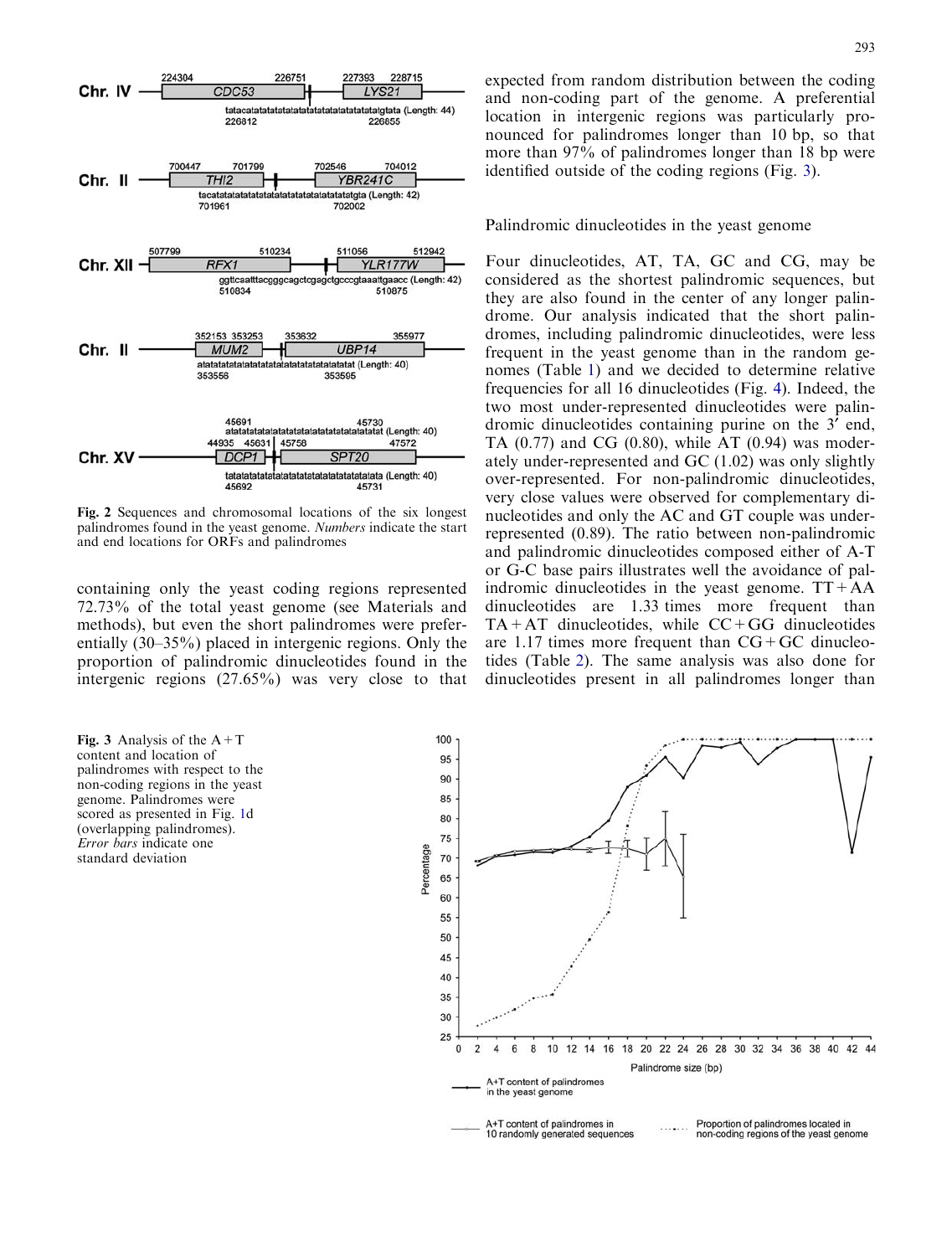<span id="page-5-0"></span>Fig. 4 Occurrence of dinucleotides in the yeast genome. For each dinucleotide, the ratio between the number determined in the yeast genome (observed) and the average number obtained in ten random genomes (expected) is presented



14 bp and the results obtained were quite different from those observed with the entire yeast genome, indicating that the long palindromes are specifically enriched in palindromic dinucleotides. However, the bias was much more pronounced for the AT and TA dinucleotides, which were 5.6 times more frequent than the  $TT+AA$ dinucleotides (Table 2).

The data presented in Fig. 4 also indicated a strong bias in the frequency of palindromic dinucleotides composed of identical base pairs, so that the AT/TA ratio was 1.22 and the GC/CG ratio was 1.28. This analysis was also done for the coding complement of the yeast genome and for palindromes longer than 14 bp (Table 2). The AT/TA ratio rose to 1.31 in coding DNA, while in long palindromes it was 1.036, indicating that the two dinucleotides are almost equally frequent. This can be explained by the presence of long runs of alternating A and T nucleotides frequently found in the long palindromes (Fig. [2; data not shown\). In contrast, the](#page-4-0) [GC/CG ratio in the coding complement was very close](#page-4-0) [to that observed for the entire genome and in the long](#page-4-0) [palindromes it even increased to 1.33.](#page-4-0)

## **Discussion**

Palindromes, quasipalindromes and closely spaced IRs can be found in the genomes of all organisms and are

Table 2 Relative frequencies of palindromic dinucleotides in the whole genome, coding DNA and palindromes longer than 14 bp. ND Not determined

| Ratio                 | Whole  | Coding     | Palindromes |
|-----------------------|--------|------------|-------------|
|                       | genome | <b>DNA</b> | $>14$ bp    |
| $(AA + TT)/(AT + TA)$ | 1.328  | ND         | 0.178       |
| $(GG + CC)/(GC + CG)$ | 1.166  | ND         | 0.800       |
| AT/TA                 | 1.220  | 1.308      | 1.036       |
| GC/CG                 | 1.277  | 1.291      | 1.330       |

involved in various cellular processes. In the present work, we focused on palindromes, defined as perfect IRs without spacer DNA. In order to make possible a systematic study of these important DNA motifs in different genomes, we first developed a computer program that can identify, locate and count palindromes in a given nucleotide sequence in a strictly defined way. This program was then used to prepare a catalog of all palindromic sequences present in the S. *cerevisiae* genome and in randomly generated equivalents of the yeast genome. Comparison between actual and random genomes revealed several important differences that are discussed below.

## Identification of palindromic sequences

As discussed before, palindrome scoring can be done in different ways and we decided to consider both separated (non-overlapping) and overlapping palindromes, together with all smaller palindromes contained within longer palindromes, as individual palindromes. Such an approach ensures that no palindromic motif that may be hidden within a longer palindrome can be omitted; and this is very important for the detection of specific palindromic sites, like restriction enzyme sites or regulatory units. In addition to the embedded palindrome count, we also used a simplified way of palindrome scoring where partial overlapping of individual palindromes is allowed, but all smaller palindromes completely contained within longer palindromes are ignored. This way of palindrome scoring (overlapped palindromes) indicates individual palindromic loci within a given sequence and each palindrome is counted only once. In this way, a more realistic picture of the numbers and distribution of palindromic loci is obtained, especially when we consider the long runs of alternating complementary dinucleotides frequently present in a genome. For example, ten AT dinucleotides will be scored as a single 20 nt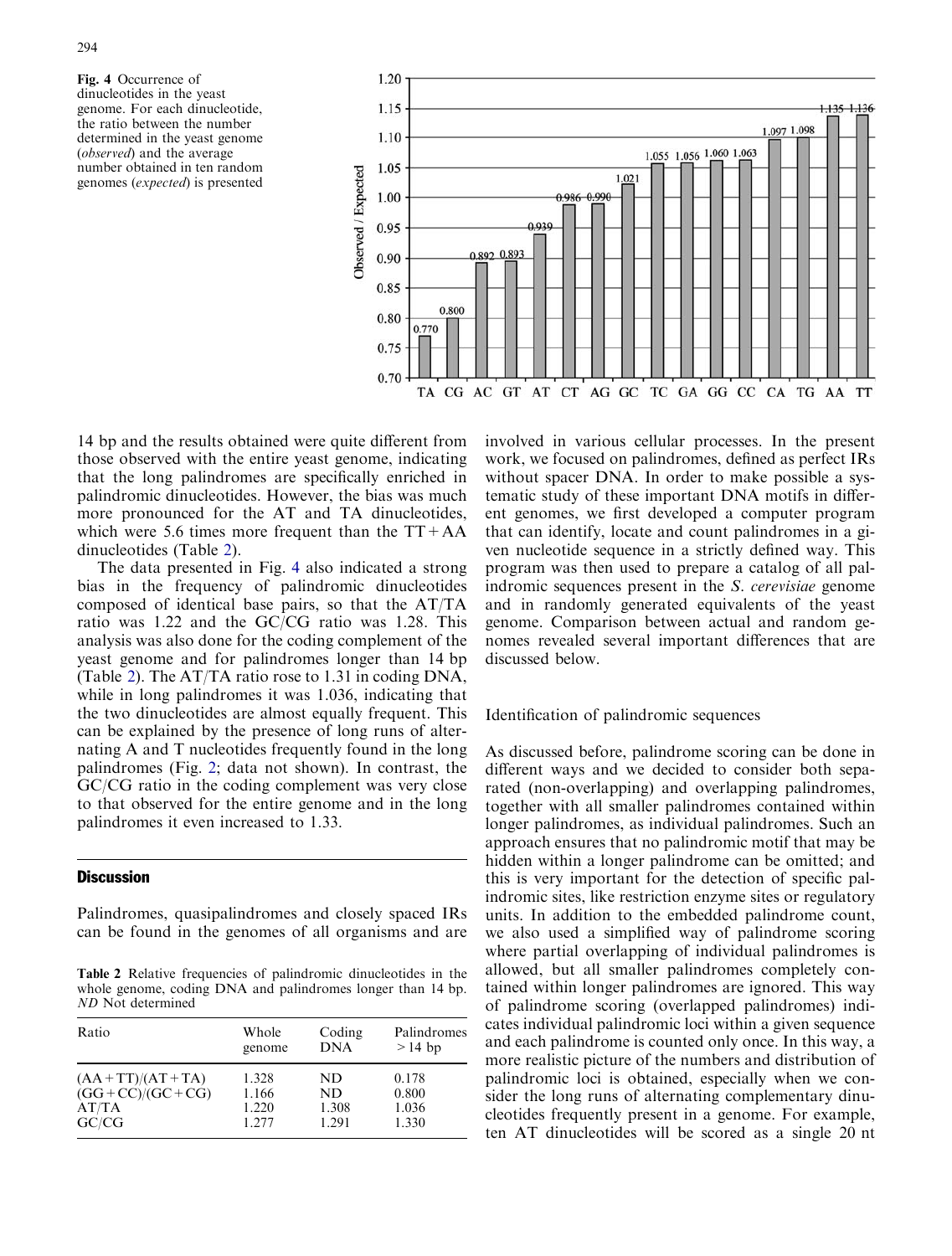palindrome, while in the same sequence 100 embedded palindromes can be found. For these reasons, we decided to use both embedded and overlapping palindrome counts in the analysis of palindrome content (Fig. [1c,d\).](#page-2-0) [As illustrated by our analysis of the yeast genome, this](#page-2-0) [distinction is important. For example, both 10-nt and](#page-2-0) [12-nt palindromes are under-represented when counted](#page-2-0) [as overlapped palindromes, but are over-represented](#page-2-0) [when scored as embedded palindromes \(Table](#page-3-0) 1). Pal[indromic dinucleotides were also analyzed for two rea](#page-3-0)[sons. First, there is no clear reason to include](#page-3-0) [tetranucleotides and to exclude dinucleotides from the](#page-3-0) [palindrome count and, second, each palindrome con](#page-3-0)[tains one of the four palindromic dinucleotides in the](#page-3-0) [center and the analysis of their incidence could be useful](#page-3-0) [for the general study of palindromic sequences. This was](#page-3-0) [demonstrated by our analysis of the yeast genome,](#page-3-0) [where the palindromic dinucleotides are particularly](#page-3-0) [under-represented compared with non-palindromic di](#page-3-0)[nucleotides with the same base pair composition. In the](#page-3-0) C. elegans [genome, the IRs separated by one nucleotide](#page-3-0) [are more frequent than the repeats without a spacer](#page-3-0) [\(LeBlanc et al.](#page-8-0) 2000). One possible explanation for this interesting observation could be that the palindromic dinucleotides are also avoided in the C. elegans genome, but this type of analysis has not been performed.

## Palindromes in the yeast genome

The palindrome content of the yeast genome was sorted by size and compared with the palindrome content of the randomly generated equivalents of the genome. Further analysis indicated several interesting numerical trends that allowed us to make a clear distinction between ''short'' and ''long'' palindromes, with the breaking point at 10–12 bp. While positive selection could account for the relative abundance of long palindromes, under-representation of short palindromes seems more intriguing. The avoidance of short palindromes was already observed in viral and bacterial genomes and was attributed either to the activity of the restriction enzymes present in the cell, or introduced by horizontal gene transfer (Sharp [1986](#page-8-0); Gelfand and Koonin [1997;](#page-8-0) Rocha et al. [2001\)](#page-8-0). Obviously, such an interpretation could not explain the paucity of short palindromes in the yeast genome, where no restriction/modification system has been detected. Since palindromic dinucleotides were also under-represented in the yeast genome, we decided to perform a systematic analysis of the dinucleotide content of the yeast genome. This analysis indicated a different bias for each palindromic dinucleotide in the following order:  $TA > CG > AT > GC$ ; and only the GC dinucleotide was slightly over-represented. The strong bias observed for palindromic dinucleotides can also explain the under-representation of other short palindromes, since each palindrome contains a palindromic dinucleotide as a center of symmetry. If, for some reason, such centers of symmetry are less frequently formed, the occurrence of all palindromic sequences may also be expected to be less frequent. Palindromic dinucleotides composed of A-T base pairs were particularly disfavored, consistent with our finding that the  $A+T$ content of short palindromes present in the yeast genome is decreased in comparison with the random sequence.

The observed differences in the occurrence of dinucleotides are not specific for the yeast genome. Early sequence analyses indicated strong biases in dinucleotide frequencies in prokaryotes, eukaryotes, mitochondrial and viral genomes (Nussinov [1984](#page-8-0)). Karlin et al. [\(1997\)](#page-8-0) also found that TA and CG are among the most underrepresented dinucleotides in different microbial genomes; and they extensively discussed the mechanisms that could create a genomic signature. For example, one possible explanation for the observed biases in the dinucleotide frequencies could reflect the yeast codon bias (Sharp and Cowe [1991\)](#page-8-0), since a high proportion of the yeast genome consists of protein-coding sequences. However, our data indicated that 72.4% of all palindromic dinucleotides were located within coding regions that represent 72.7% of the entire genome. This result suggests that the high avoidance of palindromic dinucleotides in the yeast genome (Table [1\) is not limited](#page-3-0) [only to the coding DNA. We also observed that the](#page-3-0) [dinucleotide GC-CG ratio was 1.28 for the entire gen](#page-3-0)[ome and 1.29 for the protein-coding part of the genome,](#page-3-0) [while in palindromes longer than 14 bp it was even in](#page-3-0)[creased to 1.33. These results indicate that the observed](#page-3-0) [dinucleotide bias is not a consequence of the bias in](#page-3-0) [codon usage but could rather reflect the intrinsic bias in](#page-3-0) [spontaneous mutagenesis or a bias in replication/repair,](#page-3-0) [as proposed by Karlin et al. \(1997\)](#page-8-0). For example, the fact that the TT dinucleotide is 1.47 times more frequent than the TA dinucleotide in the yeast genome could be due to the biased incorporation of non-complementary nucleotides during DNA replication and/or repair synthesis, to the bias in the mismatch repair process, or because the probability for TA dinucleotides to mutate is slightly higher than that for TT dinucleotides. Such biases could be beyond the level of detection in any biochemical assay, but could leave an imprint in the genomic DNA sequences during evolutionary time, like the genome-wide under-representation of short palindromes described here. Moreover, it is possible that a similar mutagenic bias, rather than the activity of restriction enzymes, resulted in the short palindrome/ restriction site avoidance observed in bacterial genomes. A systematic study of their palindrome contents, like the one described here, may contribute to a better understanding of the role of these two processes in the evolution of bacterial genomes.

A high preference for non-coding regions was observed for long palindromes, but even the short (4– 10 bp) palindromes showed size-dependent avoidance of the protein-coding regions. Therefore, although biased dinucleotide composition could be the main reason for the decreased frequency of short palindromes at the level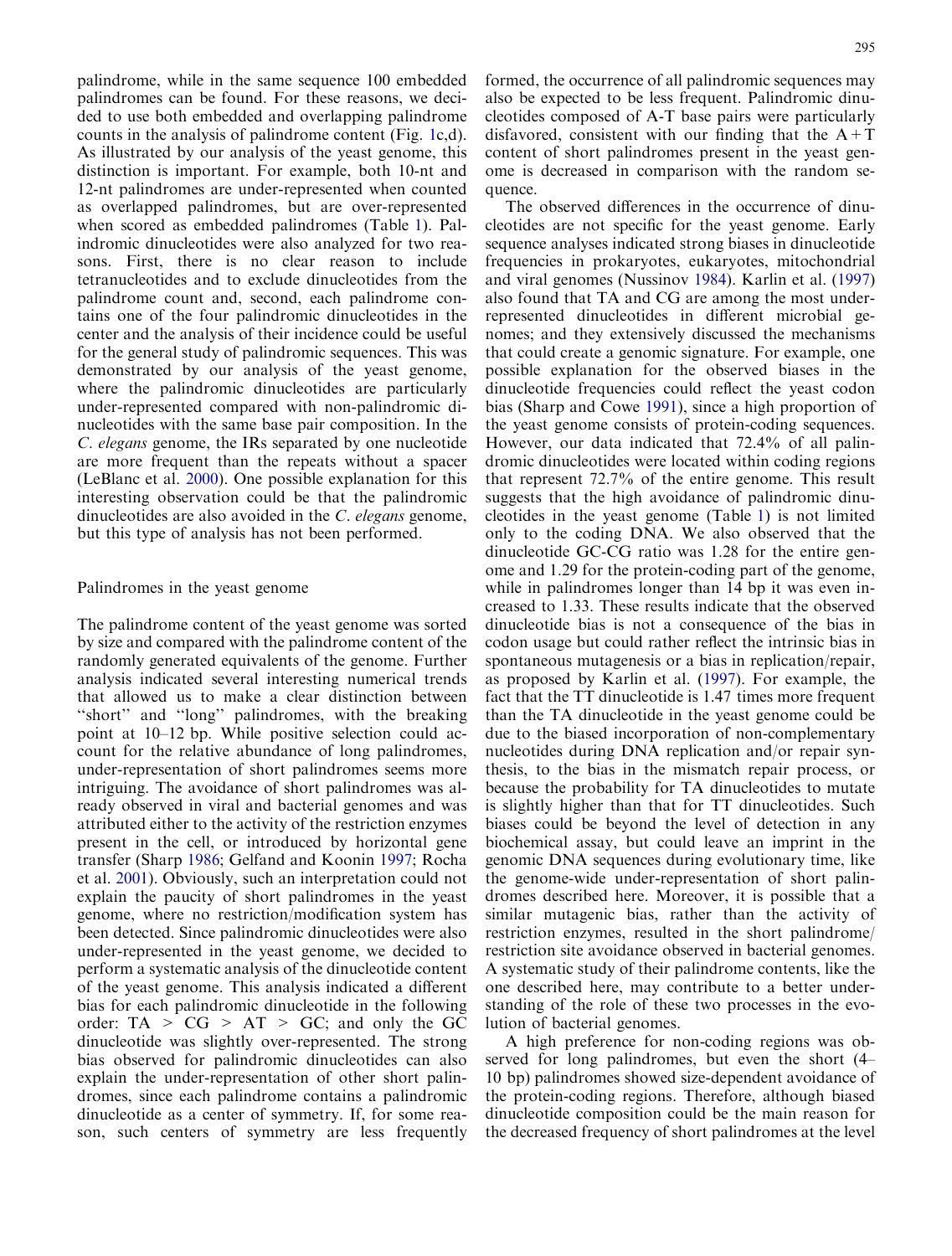of the whole genome, there could be some other mechanism(s) regulating their incidence in the coding regions. Avoidance of the 6-bp palindromes was also observed in the genes of several bacterial species, including Buchnera sp. and Wigglesworthia sp., which apparently have no RMSs (Fuglsang [2004](#page-8-0)). It is tempting to speculate that the presence of palindromes in the genes is avoided because they could affect in some way the metabolism of mRNAs. It should be noted that, in addition to the formation of intramolecular hairpins, palindromic sequences can also promote associations between two identical mRNA molecules in opposite orientations. The RNA/RNA duplex created between two palindromic sequences may interfere with subsequent step(s) in protein synthesis. For example, longer palindromes present in mRNAs may produce an effect similar to that of the interfering RNA molecules (Novina and Sharp [2004\)](#page-8-0), stimulating mRNA degradation.

Our data clearly indicate that the number of large palindromes present in the yeast genome is much higher than expected from the analysis of random sequences. Starting from 10–12 bp, palindromes tend to be not only more frequent than expected, but also more AT-rich and preferentially located in the non-coding regions. Palindromes longer than 18 bp are usually built mainly of A-T base pairs and are almost exclusively located in the intergenic regions, comprising only 27.7% of the entire genome. The longest palindrome detected in the yeast genome (12.1 Mb) has 44 bp and contains only two C-G base pairs. An even more pronounced bias for long, ATrich palindromes was observed in C. elegans chromosomes III and X (LeBlanc et al. [2000\)](#page-8-0). Four 60-bp palindromes were found on chromosome III (11 Mb) and 17 on chromosome X (16 Mb) and they were built exclusively of A-T base pairs. Over-representation of large palindromes is consistent with their presumed role in different cellular processes, like the regulation of gene expression or initiation of chromosomal replication; and the high  $A+T$  content may facilitate local DNA melting and adoption of secondary structures. Systematic deletions of the longest palindromes detected in the yeast genome, followed by phenotype analysis of the corresponding strains, could shed more light on their possible biological functions.

Fig. 5 Evolutionary dynamics of palindromic sequences in yeast. The solid vertical line indicates the size limit between short and long palindromes as determined in this work. The critical size leading to palindrome loss/destruction (dashed vertical line) needs to be experimentally determined

Different mechanisms may regulate palindrome incidence

The data presented here, together with the results of other studies, may suggest an integrated view on the evolutionary dynamics of palindromic sequences in yeast (Fig. 5). The occurrence of short palindromes in the entire genome could be disfavored due to a slight bias in mutagenic DNA replication and/or the increased probability for palindromic dinucleotides TA, CG and AT to mutate, while additional mechanism(s) could contribute to palindrome avoidance within coding regions. AT-rich palindromes that acquire the critical size of 10–12 nt may become unstable and increase their size, mainly due to the insertion of AT or TA dinucleotides by slippage during DNA replication (Kruglyak et al. [1988;](#page-8-0) Toth et al. [2000\)](#page-8-0). Since insertions in the coding regions lead to gene inactivation, they are tolerated only in the intergenic regions. Long, AT-rich palindromes could acquire novel functions, but could also present a starting point for the generation of other palindromic sequences, imperfect palindromes and IRs, enlarging the repertoire of possible cis-acting genetic elements. The upper size of a palindrome may be regulated by the potential of palindromic sequences to form cruciform structures in vivo. As mentioned before, such structures can be processed to DSBs (Lobachev et al. [2002\)](#page-8-0) and are known to induce different types of recombination events (Gordenin et al. [1993](#page-8-0); Leach [1994](#page-8-0)). The longest palindrome found in the yeast genome contains 44 bp, but the critical size of a palindrome that could act as an initiator of recombination still needs to be experimentally determined.

## Concluding remarks

The new research tool for palindrome analysis described here may contribute to a deeper insight into the evolution and functions of these important DNA motifs. Our analysis of the first complete catalog of palindromic sequences present in the genome of a cellular organism revealed several interesting findings. For example, we show that the under-representation of short palindromes is not limited to the bacterial genomes but can also be observed in yeast, while size-dependent palindrome avoidance in the coding regions seems particularly intriguing. We also point out the relevance of dinucleotide bias analysis for the study of palindromes and we believe our computer program will also be useful for more specific tasks, like the identification of potential restriction sites or regulatory elements.